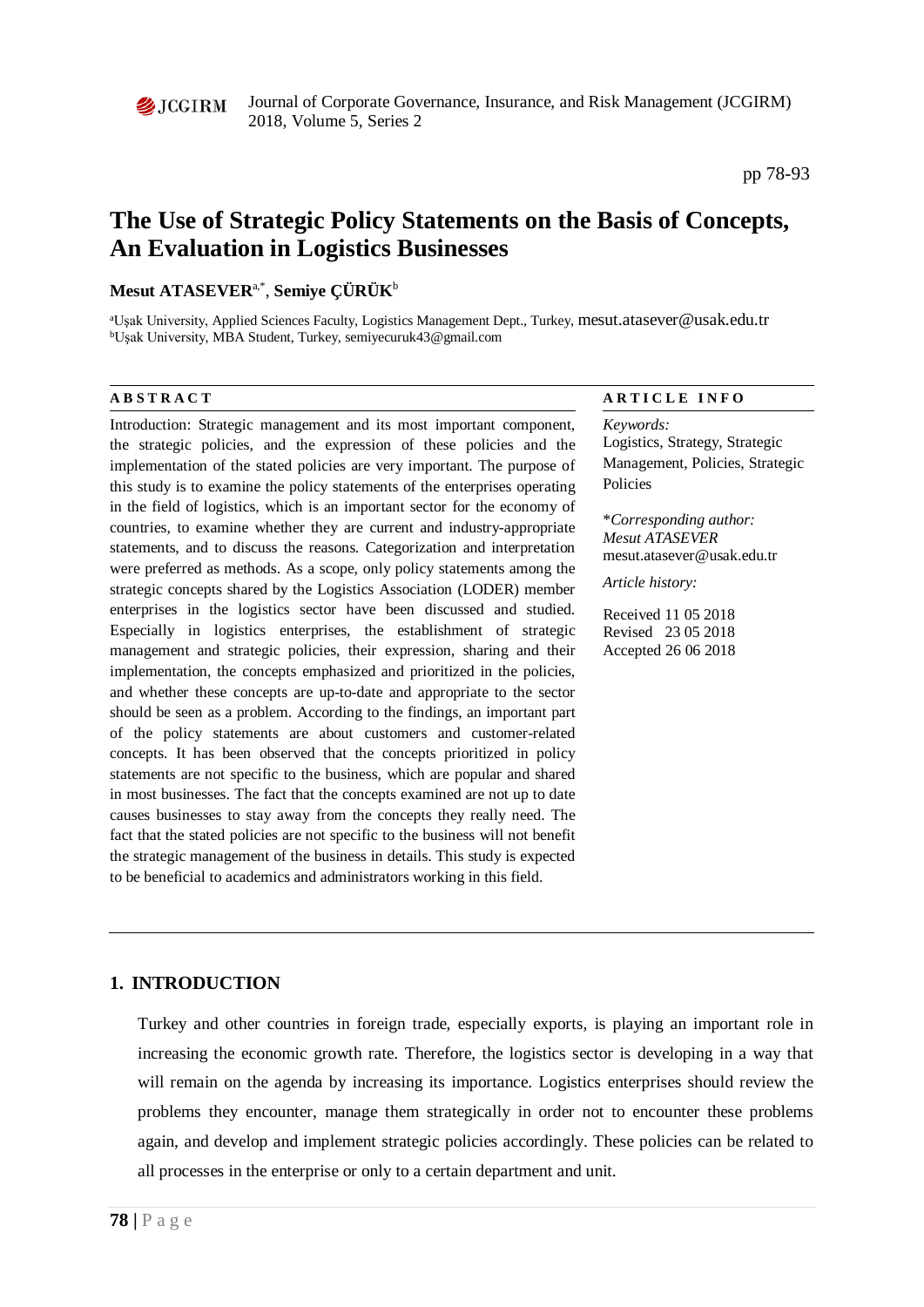Achieving and maintaining satisfactory levels in exports is proportional to high value-added product exports and the high diversity of the products and the market. Foreign trade transactions, which display an increasingly complex appearance, have increased the importance of the logistics sector (Erkan, 2014).

The concept of logistics is an important building block of the entire transportation sector (road transport, air transport, maritime transport, rail transport, river transport, pipeline transport).

In this study, the success of the logistics business in Turkey, the importance of sustainability of human factor, quality, important role in the development of priorities for the environment and the company is focused on the importance of strategic policy.

Strategic policies guide businesses in terms of behaviors and practices to be implemented in the short and medium term in order to achieve the long-term vision of strategic management, prioritized issues are critical and vital concepts for businesses.

In this respect, what kind of expressions are really needed for work, businesses, which should not be policy statements, which statements are increasing in importance in which sector? It will be useful in terms of guiding businesses in the answers of these and similar questions. The study consists of the concept of logistics, policies and importance in strategic management, application, findings, results and discussion.

# **2. LITERATURE**

#### **2.1 Strategy And Strategic Policies**

Strategy, as a concept that has historically entered the literature, is the work of designing and managing the operations of armies in a war. According to this definition, strategy is a general war plan. Strategy is to mobilize, to put the army into the war order by making an order or planning and making intellectual operations (Eren, 2000).

The concept of strategy has begun to take place in social sciences in the field of economics since the 1930s and 40s. The concept started to be used in the field of business management after the 1950s. In the field of business, strategy is used as a concept that regulates the relations of businesses with their environment and activates all resources dynamically and provides efficiency in order to act competitive (Dincer, 1998).

Considering the above definitions, the business strategy can be defined jointly as follows: "Strategy is the process of constantly analyzing the business and its environment and determining the objectives and tools that will adapt to it, planning the activities and reorganizing the necessary resources in order to direct the business and provide competitive advantage." (Dincer, 1998).

The word politics is of ancient Greek origin. In terms of the word, it means "to supervise a job". The policy, which is used as the equivalent of "politics" in the Turkish literature, has mostly taken place in

PAGE 79| Journal of Corporate Governance, Insurance, and Risk Management | 2018, VOL.5, Series. 2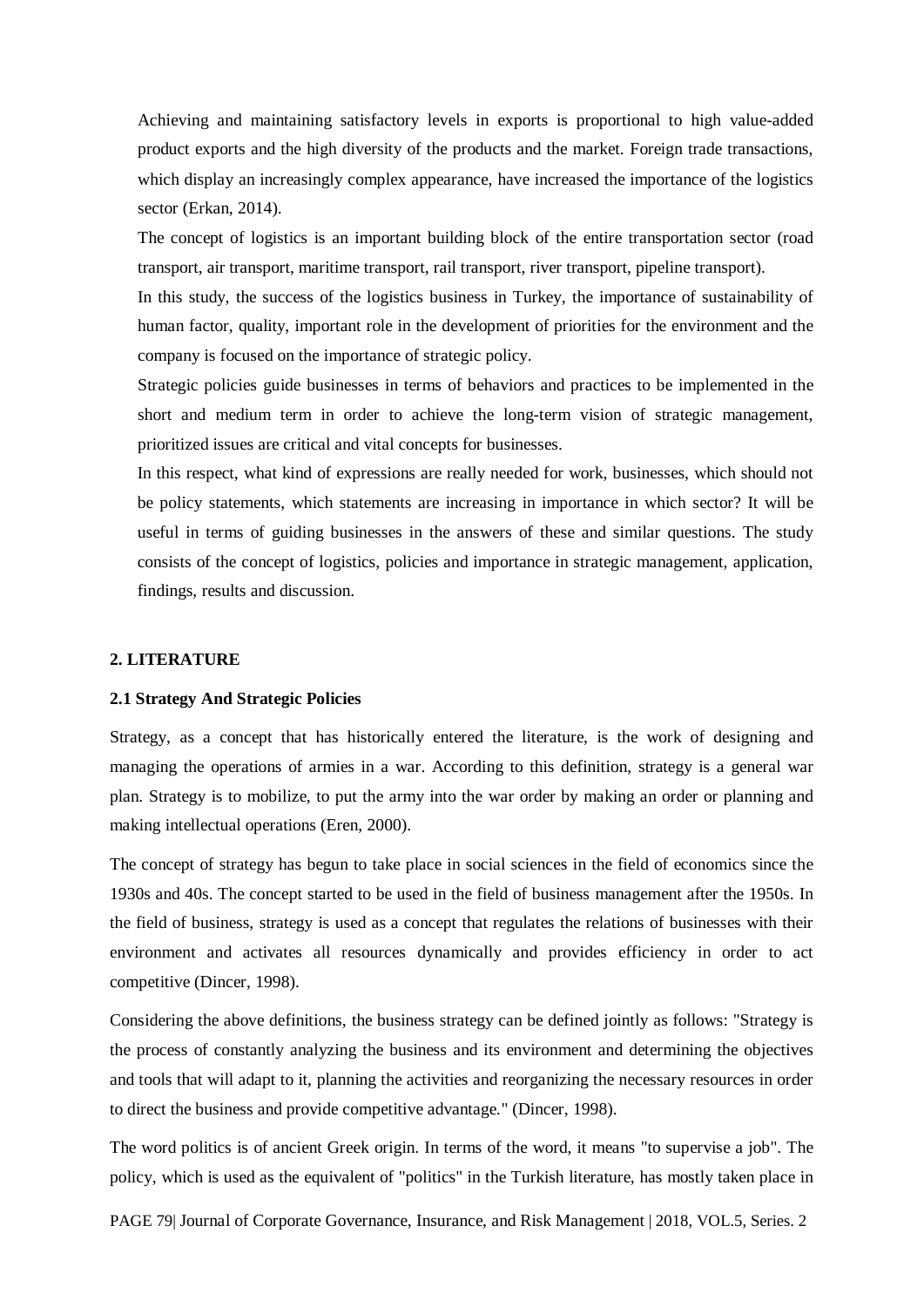the field of public administration and has been used with the meaning of "conducting a business belonging to the society according to a certain form and method". The concept of policy is defined in the dictionary as "a specific method or pattern of behavior chosen from among many alternatives to guide decisions today and in the future" or "a long-term plan that includes general goals and acceptable methods".

The definition of policy in the field of business management means "a set of principles guiding managers while making decisions". These principles guide managers in their decisions and their work, and create an enterprise-level plan to achieve specific goals. (Dincer, 1998). Strategic business policy tries to integrate knowledge and experience with middle and senior management. (Kozami, 2002)

There are varying degrees of policy in all businesses. if not managed well, political maneuvers will consume the organization's time, disrupt organizational goals, and shift the energy of employees to unnecessary directions. From time to time, political prejudices and personal preferences can become part of decision-making processes. Intra-organizational policies affect strategy selection decisions in all organizations (Akdemir: 2018) In addition, policies, mission form the components of the strategy together with the strategy, purpose and values in operation. (Campbell and Yeung, 1991: 16).

Individuals or groups that are affected by the policies, decisions and practices of businesses and that affect these decisions, policies, behaviors and practices are called stakeholders (Carroll and Buchholtz, 2008: 84).

Policies, like annual targets, have an important place in the implementation of strategies. Because the policies determine the expectations of the business managers and employees. Again, policies contribute to the coordination and operation of departments in a consistent and coordinated manner within and between departments.

Strategy and policies are terms that are confused with each other in the business literature. Because it is not possible to separate these two terms with exact lines. Policy is a general plan and path to be followed to achieve guidance and goals. In this respect, it creates the list of principles and total rules related to applications. Principles and rules are application solutions that can be applied to situations that do not allow initiative. (Eren, 2000).

Strategy is a more general concept that includes policy (Posacı, 2002). Strategy is the set of decisions made according to the conditions of uncertainty, in which all possible situations cannot be predicted in advance by focusing on the future. Policy consists mostly of specific environment decisions that are defined and reinforced by information management. For example; The wage policy applied in case of overtime or sickness is applied to all personnel and no separate decision is made for each individual situation. However, strategic decisions are taken in an environment that must be audited due to the variable details in terms of details and in which direction it will change.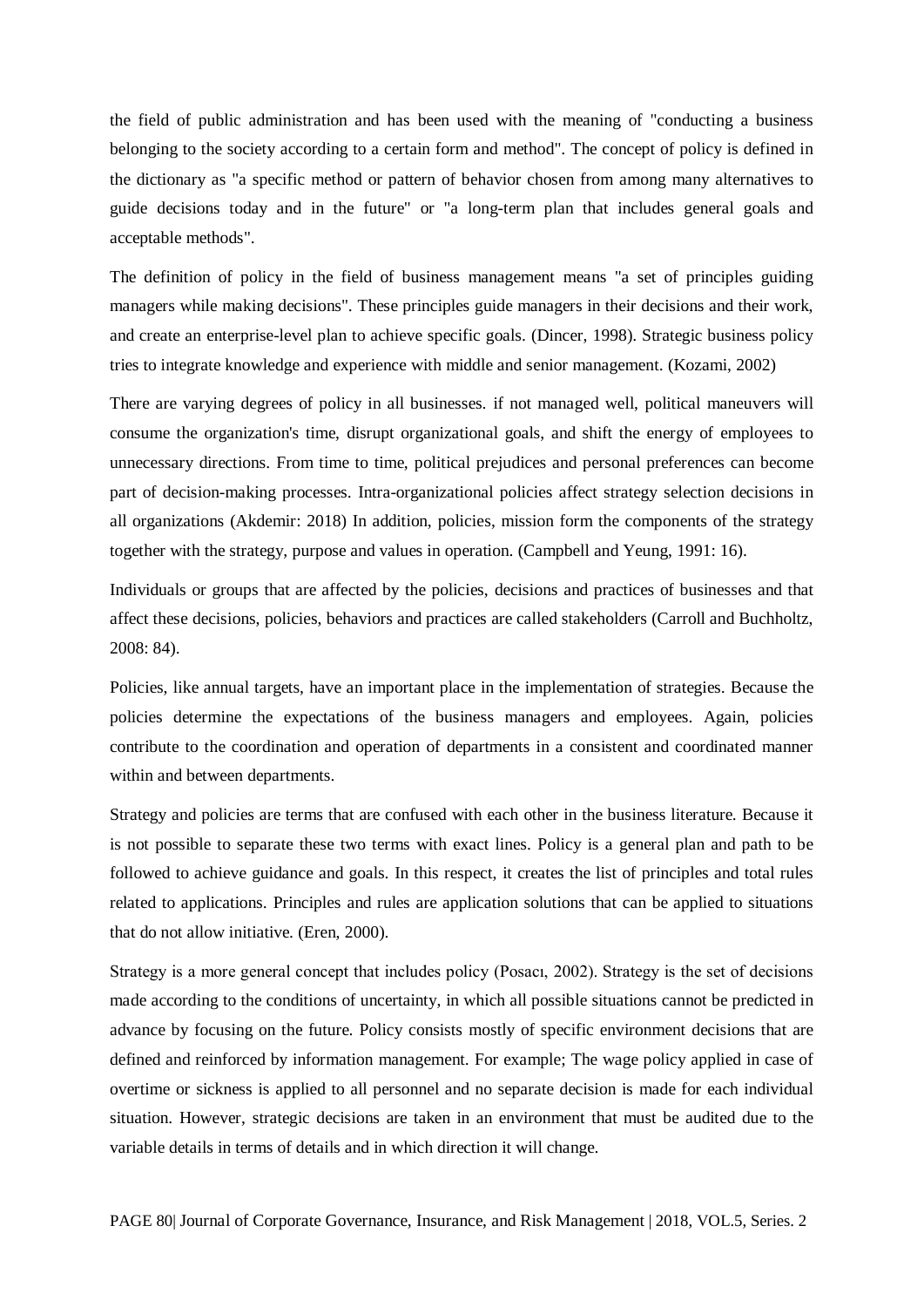Strategy is a concept above politics, more about planning, forecasting the future. Policy and strategy are similar in some ways. However, strategy is about goals. Strategic effectiveness is in the form of directing all current tangible and intangible assets to the goal. In politics, although there is a commitment to purpose, it may not be as strong as strategy. Although the political practices are purposeful in the final aggregate, not every policy may be aimed at general goals. (Eren, 2000).

The strategy hierarchy, three levels of strategy (corporate, business, and functional) are typically found in large businesses. Starting with the corporate level, each strategy level creates the strategic environment of the next level in the business. This means that corporate-level goals, strategies, and policies form an important part of a department's or business unit's environment. Therefore, the department or unit's goals, strategies and policies should be formulated in a way that helps the implementation of the plans (Wheelen and others, 2015).

# **2.2 Logistics**

There are different definitions related to the concept of logistics. In general, the concept of logistics is taking the product from the point of production, storing it, stocking it, delivering the product to the desired place and in the desired form, and performing all these works in a planned, efficient and fast manner. In the logistics industry, minimum stock, minimum cost, high quality, traceability and sustainability are the main objectives. The geographical situation of the countries is very important in terms of the development of the sector. Although Turkey is geographically quite lucky, it lacks the required quantity of capacity. (Cevik and Kaya, 2010).

The frequently used definition of logistics was made by The Council of Logistics Management (CLM). Accordingly, logistics; It is the effective and efficient planning, implementation, transportation, storage and control of all kinds of products, services and information flows in the supply chain from the source to the consumption point in order to meet the needs of customers (logisticsclub.com/modules.php?name=News&file=article & sid=2,Accessed:10.06.2016).

As a logistics sector, it is an area that is speed-oriented, requires highly organized and planning is very important. Logistics enterprises have undertaken an important role as specialized enterprises in this field by easing the burden of production and trade enterprises. Thus, they have the opportunity to focus more on their main areas of production and trade businesses and their basic skills.

It is one of the components of the logistics supply chain. Supply Chain Management consists of successive components such as a chain link, as added. It is a component that includes determining the products we need, researching them, purchasing them, making a contract for this, preparing the product to be supplied, arranging the logistics services for the transportation of this product and paying the costs at these stages. This study is unique in that it has been done on the logistics sector and its policy statements. There is no study in this direction in the literature.

# **4. APPLICATION**

PAGE 81| Journal of Corporate Governance, Insurance, and Risk Management | 2018, VOL.5, Series. 2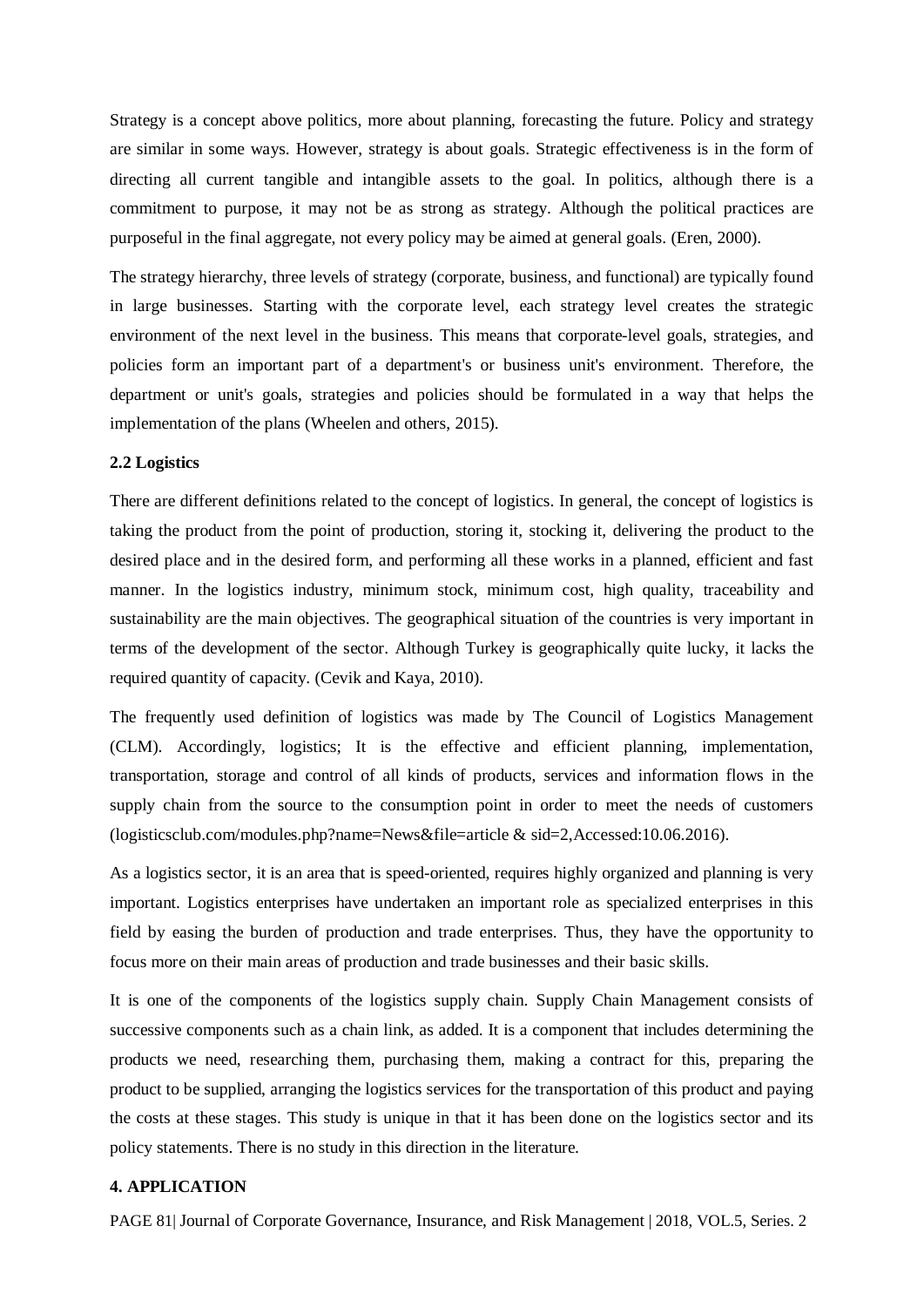# **4.1 Purpose and Method**

The aim of this study is to examine the policy statements of the enterprises operating in the field of logistics, which is an important sector for the country's economy, to examine whether they are current and industry-appropriate statements, and to discuss the reasons.

As a method, data collection, categorization and interpretation methods were used in this study. The policy statements shared by 50 companies that are members of the Loder Logistics Association<sup>[1](#page-4-0)</sup> were taken. It has been determined that each enterprise uses more than one policy statement. Policy statements are arranged one under the other, and similar ones are collected in one statement.

Businesses without policy statements were not taken into account. No sub-sector preference has been made. The data obtained were ranked in descending order, categorized and interpreted according to the frequency.

# **4.2 Findings**

 $\overline{a}$ 

In this study, conducted on a sample of selected logistics company in Turkey, the company's policies are seen mostly they stood on the concepts given in the table. The fact that the study has been conducted on successful logistics enterprises increases the importance of the policies followed by these enterprises. It can be predicted that the policies followed by these enterprises have a significant share in their success.

The logistics sector is a sector that can be defined as the blood vessels of the country's economy and produces important production stages such as transportation, storage, insurance, packaging, customs clearance, stock management, value added services. In logistics enterprises, strategic management and strategic policies are formed, expressed, shared and shared, the concepts emphasized and given priority in the policies, and whether these concepts are up-to-date and appropriate for the sector should be seen as a problem. The study was conducted based on this reason.

Since the policy statements are too many in number on the basis of words and sentences, expressions that contain each other and are very similar to each other and different sentences expressing the same situation are collected under a single policy statement.

Strategic policies are very important in terms of how they are expressed, what they emphasize, what they prioritize, whether they are taken seriously, as concepts that direct the business in the short and medium term and determine the implementation styles of strategies.

<span id="page-4-0"></span><sup>&</sup>lt;sup>1</sup> The Logistics Association (LODER) was established on  $24/10/2001$  and is an association that aims to develop professional and sectoral development, not only for corporate membership but for individual membership. Among its approximately 750 active members, there are company professionals who receive and provide logistics services, academicians, informatics professionals, industry-specific equipment sales company professionals and members of the armed forces.

<sup>(</sup>http://www.loder.org.tr/tr/sayfa/hakkimizda.html: 15.07.2017)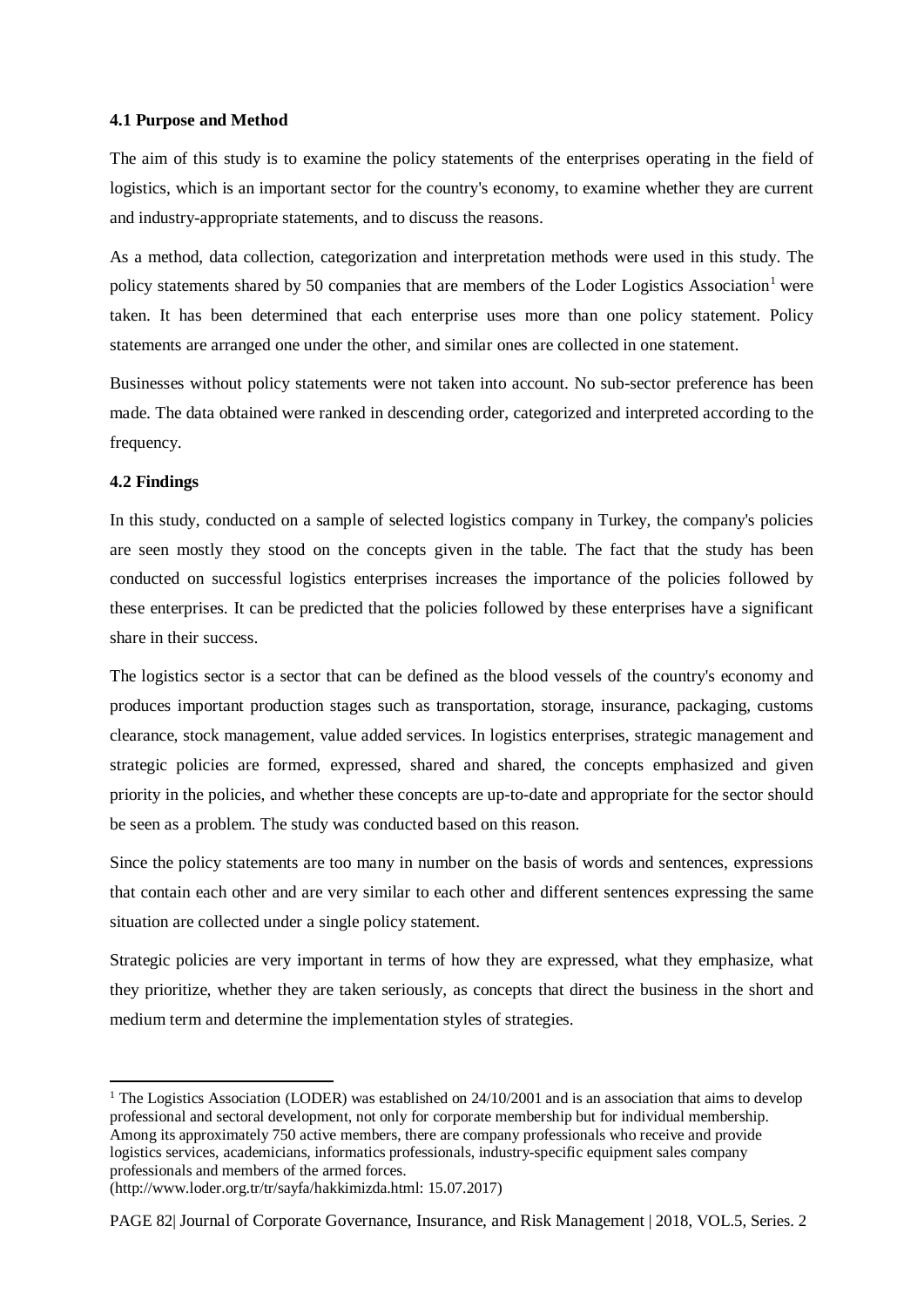Similar expressions of the shared statements have been combined into a single statement for easy evaluation.(Table.1)

| <b>Similar Expressions</b>                                                    | <b>Combined in A Single</b>        |  |  |
|-------------------------------------------------------------------------------|------------------------------------|--|--|
|                                                                               | <b>Expression</b>                  |  |  |
|                                                                               |                                    |  |  |
|                                                                               |                                    |  |  |
|                                                                               |                                    |  |  |
| Customer satisfaction, employee focus, customer care, high importance to      | To be customer and employee        |  |  |
| employees, Customer and employee oriented                                     | oriented                           |  |  |
| Quality focus, quality in service, giving importance to quality, quality      | Quality service                    |  |  |
| service                                                                       |                                    |  |  |
| Focus on development, continuous development, continuous improvement          | Continuous improvement             |  |  |
| Paying attention to productivity, productivity, efficiency.                   | Productivity                       |  |  |
| Fast delivery, speed in delivery, speed of delivery.                          | Fast delivery                      |  |  |
| To adapt to technology                                                        | To adapt to technology             |  |  |
| Being sensitive to society and the environment, sensitivity to society,       | Being sensitive to society and the |  |  |
| sensitivity to the environment                                                | environment                        |  |  |
| Reliability, being a reliable business, standing out in reliability           | Reliability                        |  |  |
| Being solution oriented, being a part of the solution, not the problem,       | Being solution oriented            |  |  |
| problem solving                                                               |                                    |  |  |
| Adapting to innovations, compatibility, innovation and adaptation             | To adapt to innovations            |  |  |
| Continuous innovation, innovation, innovation-oriented                        | Continuous improvement             |  |  |
| Working with team spirit, working with team spirit                            | Working with team spirit           |  |  |
| Trained staff, giving importance to the training of the staff, developing the | <b>Trained staff</b>               |  |  |
| staff with training                                                           |                                    |  |  |
| Sustainable success, focusing on success, giving importance to continuous     | Sustainable success                |  |  |
| success                                                                       |                                    |  |  |
| To be respectful to ethical values, first of all ethical, moral oriented      | Respecting ethical values          |  |  |
| Motivation, encouraging employees                                             | Motivation                         |  |  |
| Effective communication, attaching importance to communication,               | Effective communication            |  |  |
| communication focus                                                           |                                    |  |  |
| Low cost, cost priority                                                       | Lower costs                        |  |  |
| Being proactive, prepared for crises, proactive approach to crisis            | Being proactive                    |  |  |

# **Table.1: Similar expressions turned into combined in a single expression**

# **Table.2: Most Emphasized Concepts in Policy Statements of the Logistics Sector (According to less usage than the most frequently used)**

|              |                          | Number of   | <b>Sampling Rate</b> | Number of        | Sampling rate   | The ratio of the |
|--------------|--------------------------|-------------|----------------------|------------------|-----------------|------------------|
|              | <b>Policy Statements</b> | enterprises | of Use in            | enterprises that | of enterprises  | expression used  |
|              |                          | using the   | Enterprises (50      | do not use the   | that do not use | to the total     |
|              |                          | expression  | enterprises)         | expression       | the expression  | number of        |
|              |                          | (Frequency) | $\%$                 | (negative)       | $\%$            | expressions      |
|              |                          |             |                      | frequency)       |                 | $\%$             |
| $\mathbf{1}$ | To be<br>customer        | 31          |                      | 19               | 38              | 13,60            |
|              | employee<br>and          |             |                      |                  |                 |                  |
|              | oriented                 |             | 62                   |                  |                 |                  |
| 2            | Quality service          | 30          | 60                   | 20               | 40              | 13,16            |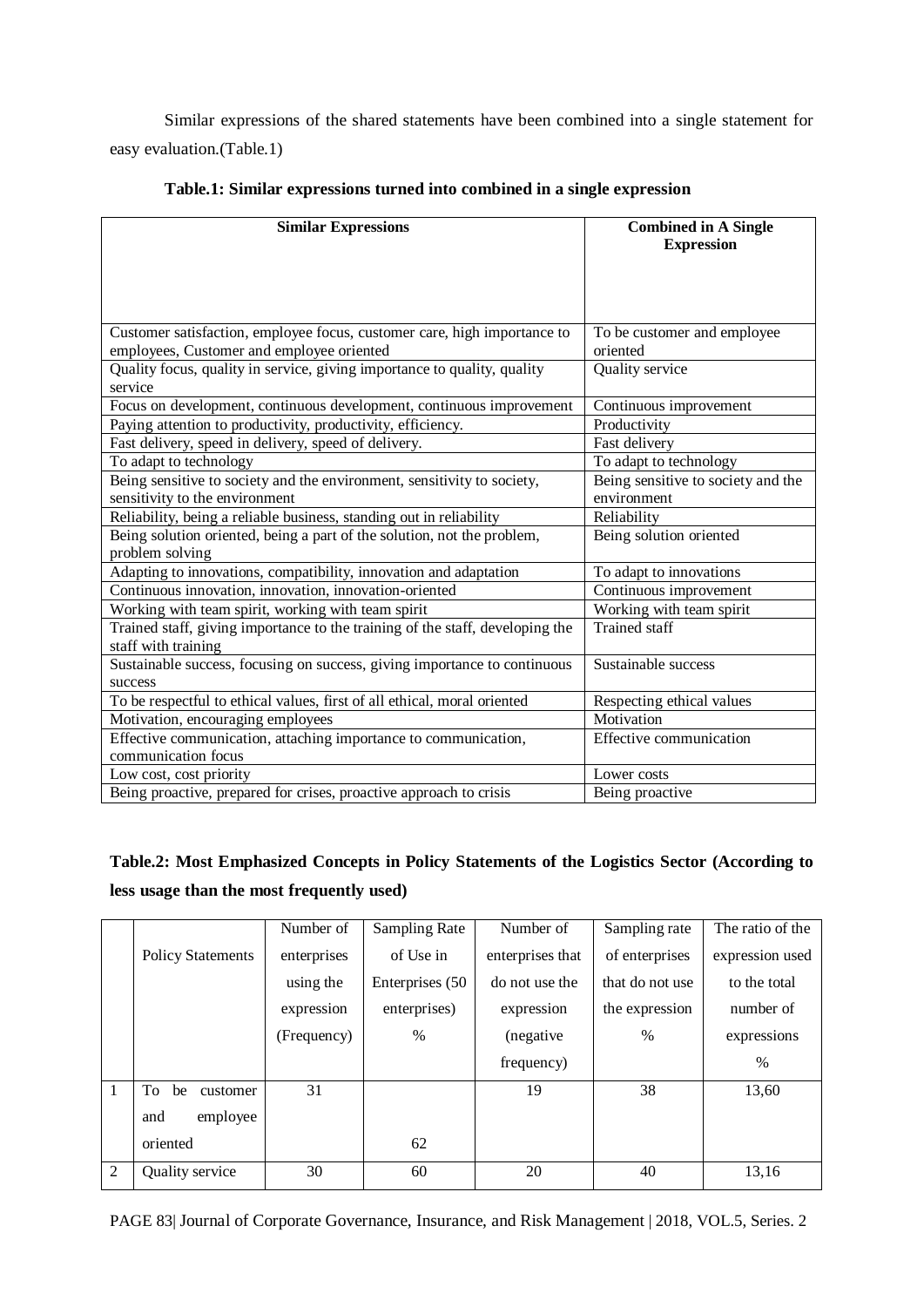| $\overline{3}$  | Continuous           | 18              |                 | 32              | 64              | 7,89   |
|-----------------|----------------------|-----------------|-----------------|-----------------|-----------------|--------|
|                 | improvement          |                 | 36              |                 |                 |        |
| $\overline{4}$  | Productivity         | 16              | $\overline{32}$ | $\overline{34}$ | 68              | 7,02   |
| 5               | Fast delivery        | 16              | $\overline{32}$ | 34              | 68              | 7,02   |
| 6               | adapt<br>To<br>to    | $\overline{14}$ |                 | $\overline{36}$ | $\overline{72}$ | 6,14   |
|                 | technology           |                 | $28\,$          |                 |                 |        |
| $\overline{7}$  | Being sensitive to   | 14              |                 | 36              | 72              | 6,14   |
|                 | society and the      |                 |                 |                 |                 |        |
|                 | environment          |                 | 28              |                 |                 |        |
| $8\,$           | Reliability          | 12              | $\overline{24}$ | 38              | 76              | 5,26   |
| 9               | Being<br>solution    | $\overline{11}$ |                 | 39              | $\overline{78}$ | 4,82   |
|                 | oriented             |                 | 22              |                 |                 |        |
| 10              | adapt<br>To<br>to    | $\overline{11}$ |                 | $\overline{39}$ | $\overline{78}$ | 4,82   |
|                 | innovations          |                 | 22              |                 |                 |        |
| 11              | Continuous           | $10\,$          |                 | 40              | $80\,$          | 4,39   |
|                 | improvement          |                 | 20              |                 |                 |        |
| 12              | Working<br>with      | $\overline{10}$ |                 | $\overline{40}$ | 80              | 4,39   |
|                 | team spirit          |                 | 20              |                 |                 |        |
| 13              | <b>Trained staff</b> | $\overline{8}$  | 16              | $\overline{42}$ | 84              | 3,51   |
| 14              | Sustainable          | $\overline{8}$  |                 | 42              | 84              | 3,51   |
|                 | success              |                 | 16              |                 |                 |        |
| 15              | Respecting ethical   | $\overline{5}$  |                 | $\overline{45}$ | $\overline{90}$ | 2,19   |
|                 | values               |                 | 10              |                 |                 |        |
| 16              | Motivation           | $\overline{5}$  | $10\,$          | 45              | 90              | 2,19   |
| $\overline{17}$ | Effective            | $\overline{4}$  |                 | $\overline{46}$ | $\overline{92}$ | 1,75   |
|                 | communication        |                 | $8\,$           |                 |                 |        |
| 18              | Lower costs          | $\overline{3}$  | $\overline{6}$  | 47              | 94              | 1,32   |
| 19              | Being proactive      | $\overline{2}$  | $\overline{4}$  | $\overline{48}$ | 96              | 0,88   |
|                 | <b>TOTAL</b>         | 228             |                 |                 |                 | 100,00 |

# **5.1 Evaluating Shared Policy Statements**

# *i- Being customer and employee oriented*

The concept of being customer and employee focused was ranked as 62% with the use of 31 businesses. Its ratio to the total number of expressions is 13.60. Although it is very important that it takes the first place, it is seen that 38% of the enterprises do not use this expression and the close expressions that can replace it. It should be noted that the phrase "being customer-oriented and employee-oriented" is appropriate. However, it should be seen that 86% of the enterprises (50 enterprises including the sample) never use this expression and the close expressions that can replace it. It is a concept that moves from the eternity of customers' wishes and needs. It is not overlooked that

PAGE 84| Journal of Corporate Governance, Insurance, and Risk Management | 2018, VOL.5, Series. 2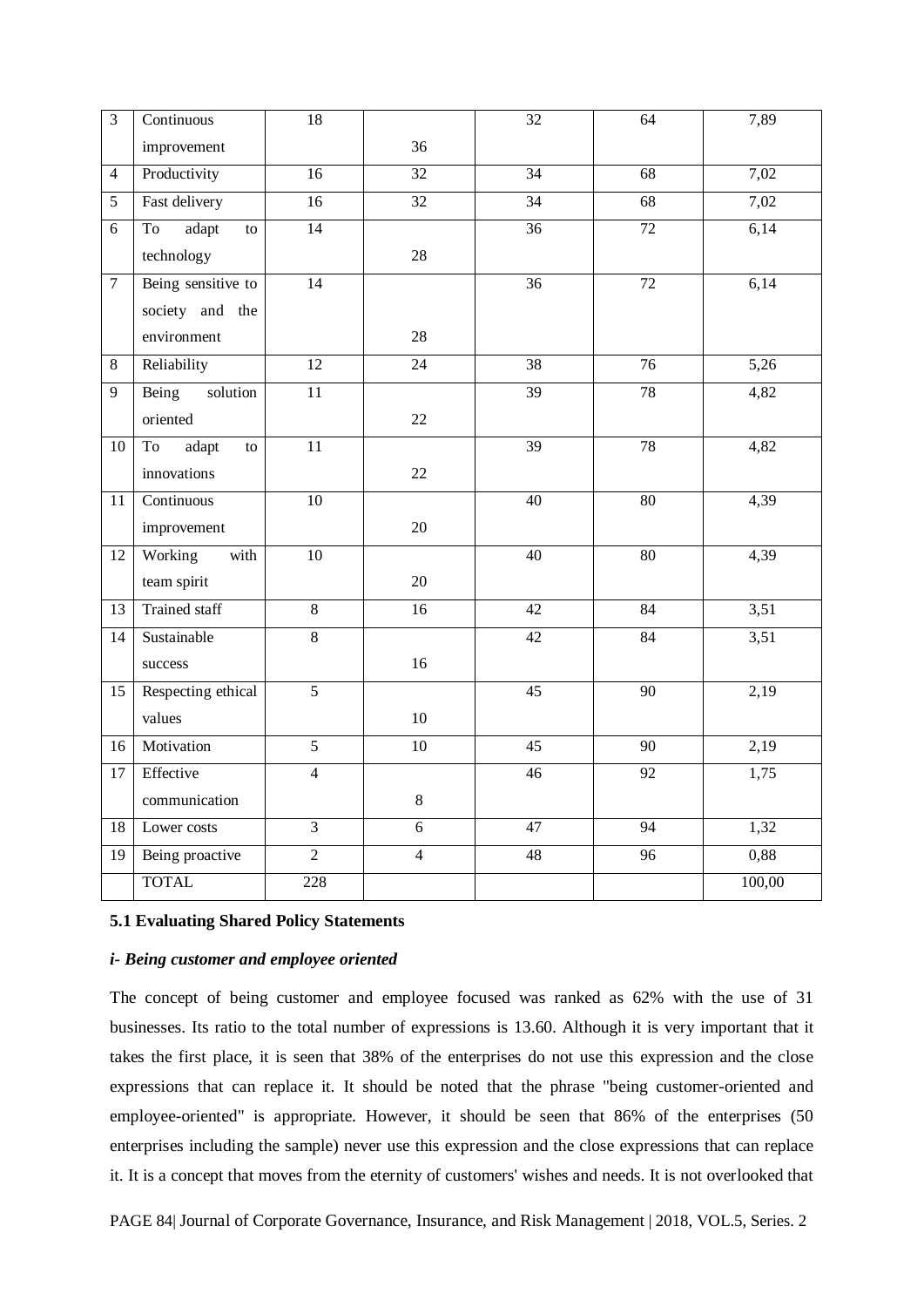most of the time customers are also consumers. Customers are indispensable stakeholders for businesses. Therefore, the value that businesses give to their customers is very important.

It should always be decided what will be good for the customer. Being customer-oriented does not mean being privileged. Being employee-oriented shows the value given to employees. This concept, which is mentioned 31 times in the sample, has been determined as the most used policy concept by logistics enterprises.

# *ii-Quality service*

The concept of quality service was ranked as 60% with the use of 30 businesses in the 2nd place. Its ratio to total frequency is 13.16. Although it is very important that it is in the top ranks, it is observed that 40% of the enterprises do not use this expression and the close expressions that can replace it.

While it is positive that businesses emphasize quality as a policy, the main thing is that this policy is adopted and implemented at all levels.

### *iii-Continuous improvement*

The concept of continuous improvement was ranked as 36% with the use of 18 enterprises in the 3rd place. Its ratio to total frequency is 7.89. Although it is very important that it is in the top ranks, it is seen that 66% of the enterprises do not use this expression and the close expressions that can replace it. Continuous improvement is shared as a policy as well as being a quality term. Continuous improvement; It emerges as the name of process-oriented policies, not results-oriented. . Although this concept is a concept of quality, it is a concept that is valid for all enterprises that apply a process-based management strategy. It is expected to be used by all businesses as well as by logistics businesses. It is striking that the rate related to this concept is expected to be higher, but it is seen so low.

#### *iv-Productivity*

The concept of productivity, which ranks 4th, is a concept that deserves the first places. The concept of productivity was ranked as 32% with the use of 16 businesses in the 4th place. Its ratio to total frequency is 7.02. Although it is very important that it takes the first place, it is seen that 68% of the enterprises do not use this expression and the close expressions that can replace it.

#### *v-Fast delivery*

The fast delivery concept, which ranks 5th, is a critical concept for logistics businesses. Fast delivery was ranked as 32% with the use of 16 businesses in 5th place. Its ratio to total frequency is 7.02. Although it is very important that it takes the first place, it is seen that 68% of the enterprises do not use this expression and the close expressions that can replace it.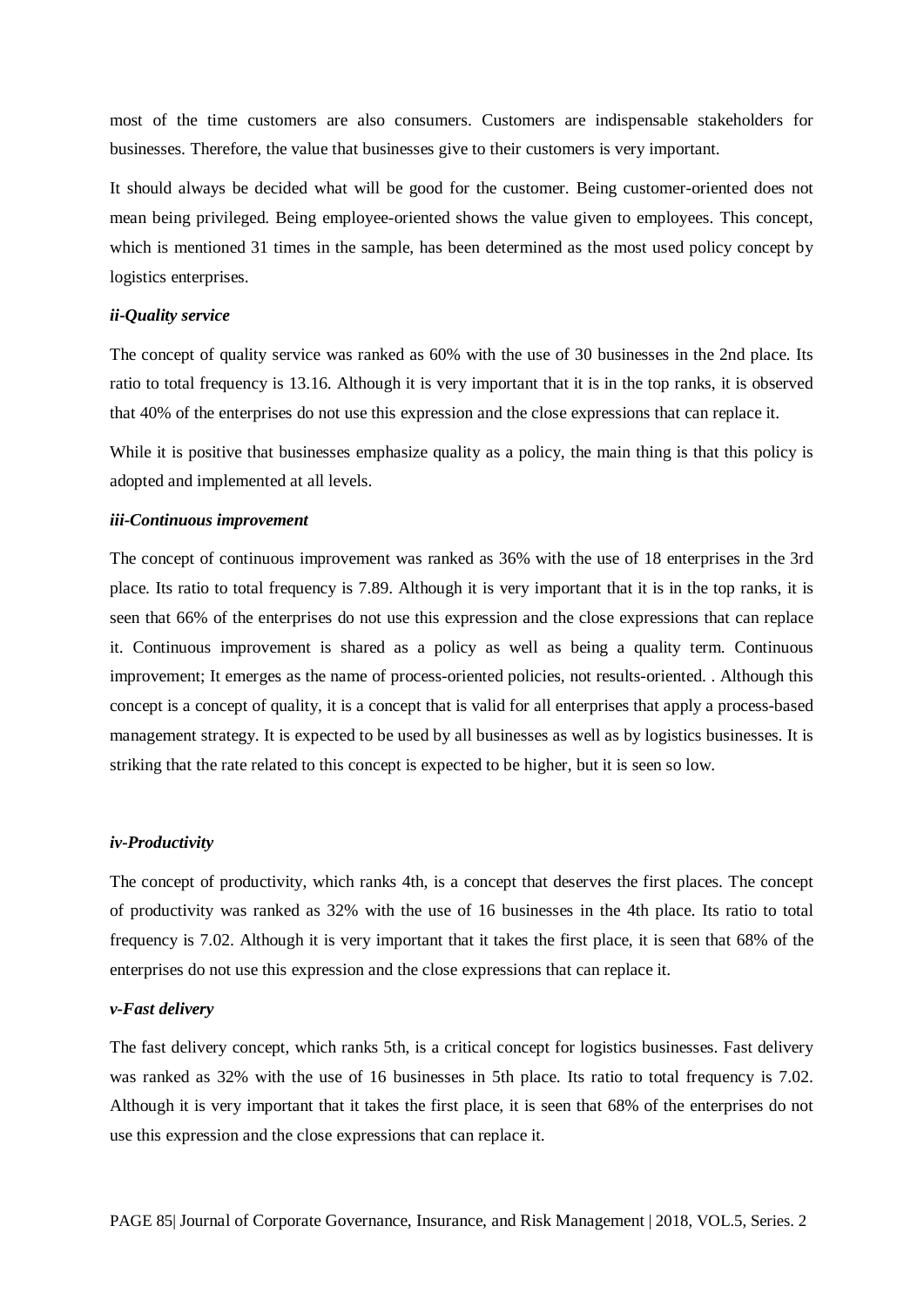Since this concept is related to the business area, it is important for more logistics areas. It is striking that approximately one third of the sample used this policy, while the rest did not. Because fast delivery is an important success criterion for logistics businesses.

### *vi-To adapt to technology*

The concept of adapting to technology, which ranks 6th, is an important concept for logistics enterprises. Adapting to technology took the 6th place with the use of 14 enterprises and was 28%. Its ratio to total frequency is 6.14. It is also seen that 72% of the logistics enterprises included in the sampling do not use this expression and close expressions that can replace it.

# *vii-Being sensitive to society and the environment*

Being sensitive to society and the environment, which is in the 7th rank, is an indispensable concept for logistics enterprises. Being sensitive to the society and the environment was ranked as 28% with the use of 28 enterprises in the 7th place. Its ratio to total frequency is 6.14. It is also seen that 72% of the logistics enterprises included in the sampling do not use this expression and close expressions that can replace it. It is noteworthy that approximately 1 in 3 of the sample used this policy, while 2 out of 3 did not.

### *viii-Reliability*

The concept of reliability, which ranks 8th during the frequency of use, was used in 12 of 50 enterprises in the sample. It is seen that 24% of businesses use this expression. 5.26% of all used policy statements are related to reliability. This concept is a concept that should be strengthened with mutual communication and relations in the medium and long term, and it is very important as a concept that keeps commercial and economic life alive. It is expected to be used by all businesses. The fact that more than two thirds of the sample did not use this concept seems to be a deficiency when the logistics enterprises are considered collectively.

#### *ix-Being solution oriented*

The concept of being solution-oriented, which ranks 9th during the frequency of use, was used in 11 out of 50 enterprises in the sample. (22% of businesses). 4.82% of all used policy statements are about being Solution-oriented. In addition, it was observed that 78% of the enterprises do not use this concept. This concept is a concept that is needed by businesses that will constantly encounter problems and are expected to produce fast solutions to problems, and to solve them without growing them, and the facilitator plays a role in commercial and economic life. It is expected to be used by all businesses, especially logistics businesses. It should be noted that the rate regarding this concept is lower than expected.

# *x-To adapt to innovations*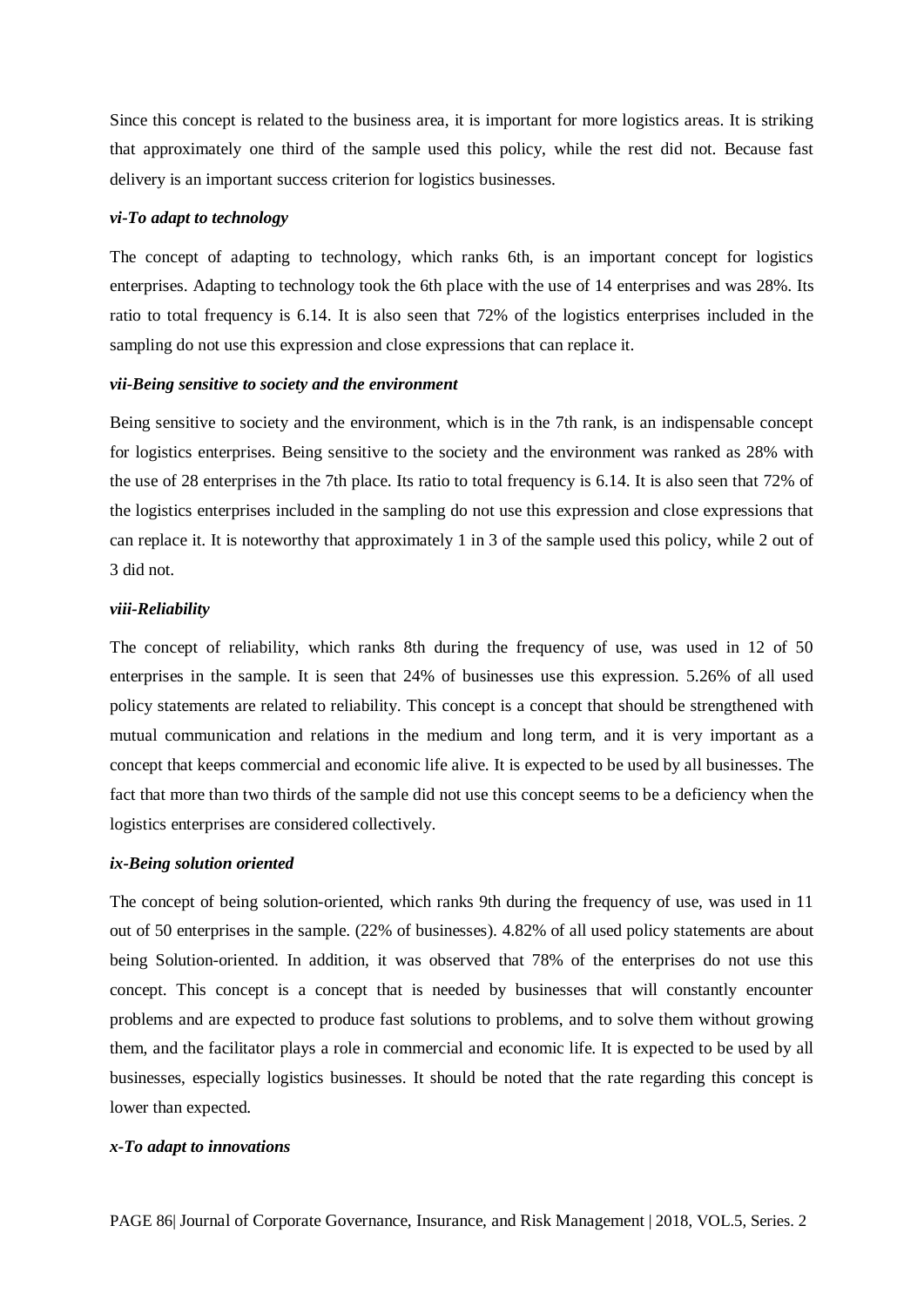The concept of adapting to innovations, which ranks 10th during the frequency of use, was used in 11 out of 50 enterprises in the sample. (22% of businesses). 4.82% of all used policy statements are related to adapting to innovations. In addition, it has been observed that 78% of the enterprises do not use this concept. This concept is an indispensable concept for businesses that have to keep up to date and renew themselves. It is expected to be used by all businesses as well as by logistics businesses. It is seen that the rate related to this concept is lower than expected.

### *xi-Continuous inovation*

The concept of continuous inovation which ranks 11th during the frequency of use, was used in 10 out of 50 enterprises in the sample. (20% of businesses). 4.39% of all used policy statements are about continuous improvement. In addition, it was seen that 80% of the enterprises included in the sampling did not use this concept

# *xii-Working with team spirit*

The concept of working with team spirit, which ranks 12th during the frequency of use, was used in 10 out of 50 enterprises in the sample. (20% of businesses). 4.39% of all used policy statements are about working with team spirit. It has been observed that 80% of them do not use this concept. This concept is a concept related to business organizations in which informal relations divided into smaller groups should be strong. Logistics companies are also among those that are managed with teams and where informal relationships stand out. It is expected to be used by all businesses as well as by logistics businesses. The rate for this concept would be expected to be higher.

#### *xiii-Trained personnel*

The concept of trained personnel, which ranks 13th, is a vital concept for logistics enterprises. Trained staff is 16% with the use of 8 enterprises. Its ratio to total frequency is 3.51. It is also observed that 84% of the logistics enterprises included in the sampling do not use this expression and close expressions that can replace it.

Finding qualified and trained personnel in the logistics sector is one of the main problems. For example; International logistics companies require personnel with a good language education. In general, it is extremely important for the person and business that those who want to work in this sector to have an internship and gain experience.

There is this general and unexplained statement on the sample, and there is no information about how to achieve this, how to maintain it, and by what methods. In recruitment processes, it may mean to employ trained personnel, to provide training within the service, to have training, to maintain this in a planned and institutional way, to implement a truly trained personnel policy. It is inevitable for businesses that absorb and apply the educated personnel policy in all dimensions to be successful.

#### *xiv-Sustainable success*

PAGE 87| Journal of Corporate Governance, Insurance, and Risk Management | 2018, VOL.5, Series. 2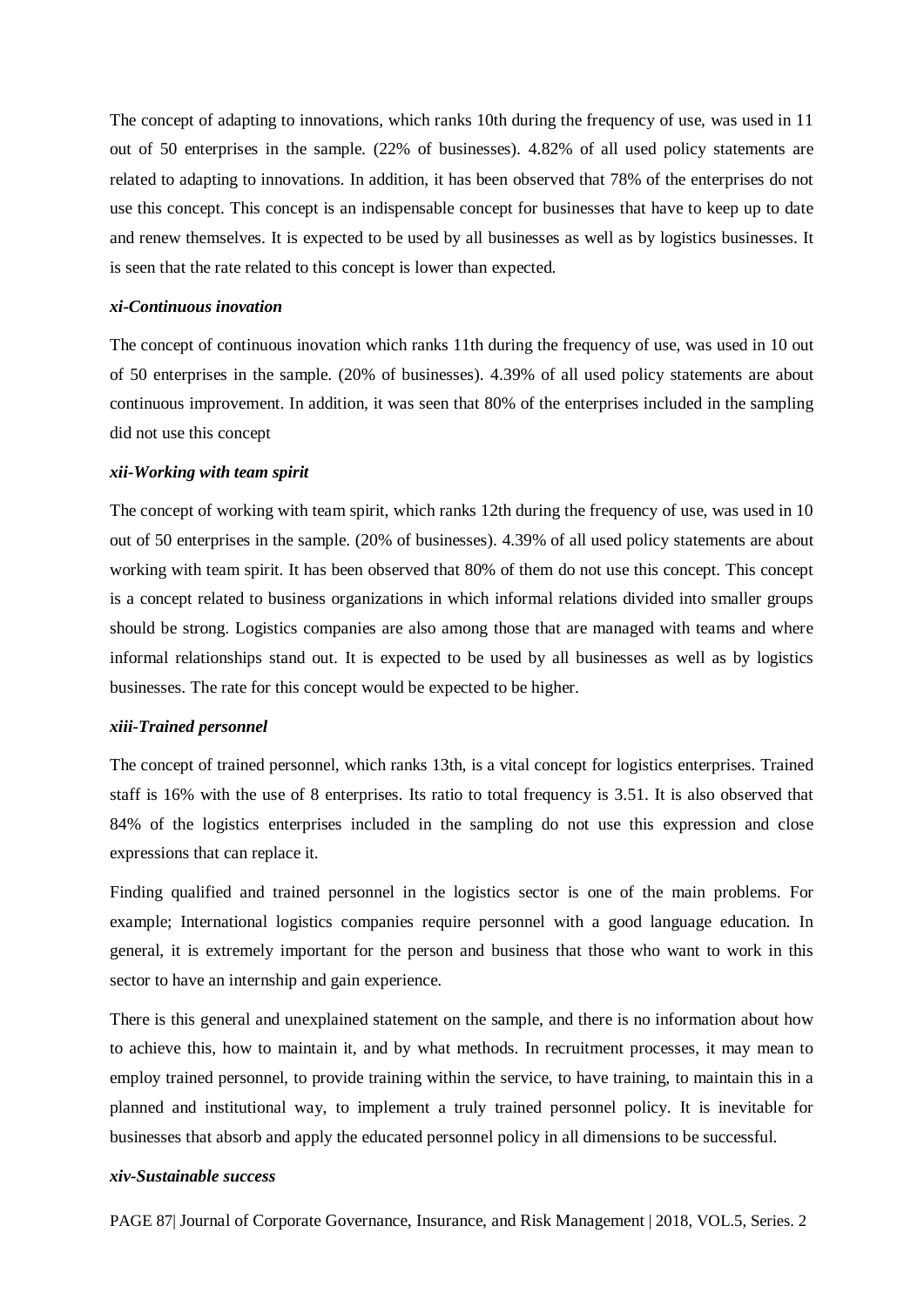The concept of sustainable success, which ranks 14th, is a vital concept for logistics businesses. Sustainable success statement took place as 16% with the use of 8 businesses. Its ratio to total frequency is 3.51. It is also seen that 84% of the logistics enterprises included in the sampling do not use this expression and close expressions that can replace it.

The fact that businesses choose this statement as a policy shows that they prefer long-term successes more than temporary successes. In order to realize this policy, daily and medium term business processes should be guided insistently according to this policy.

It can be stated that businesses that do not use this policy statement ignore the returns on sustainable success on an expression basis.

#### *xv-To be respectful to ethical values*

The concept of being respectful to ethical values, which is in the 15th place, is a concept that is above all businesses. The statement to be respectful to ethical values took place as 10% with the use of 5 businesses. Its ratio to total frequency is 2.19. It is also seen that 90% of the logistics enterprises included in the sampling do not use this expression and close expressions that can replace it.

One of the policies preferred by businesses has been to respect and attach importance to ethical values. Ethical principles; These principles, which are justice, impartiality, honesty, transparency, accountability and protecting the public interest, must be upheld and acted in accordance with them. There is also good management in businesses or businesses that work in accordance with ethical values. In accordance with ethical principles, it is of utmost importance to our corporate success and personal success.

#### *xvi-Motivation*

The concept of Motivation, which ranks 16th, is a vital concept for logistics businesses. Trained personnel is stated as 10% with the use of 5 enterprises. Its ratio to total frequency is 2.19. It is also seen that 90% of the logistics enterprises included in the sampling do not use this expression and close expressions that can replace it.

#### *xvii-Efficient communication*

Effective communication concept, which is ranked 17th, is a very important concept for businesses. Effective communication statement took place as 8% with the use of 4 businesses. Its ratio to total frequency is 1.75. It is also observed that 92% of the logistics enterprises included in the sampling do not use this expression and close expressions that can replace it.

Specific to the sample, it has been observed that effective communication is minimally included in the policies of businesses, and importance and care is not taken into account. However, the success of all other businesses and transactions can be achieved through effective communication. In order for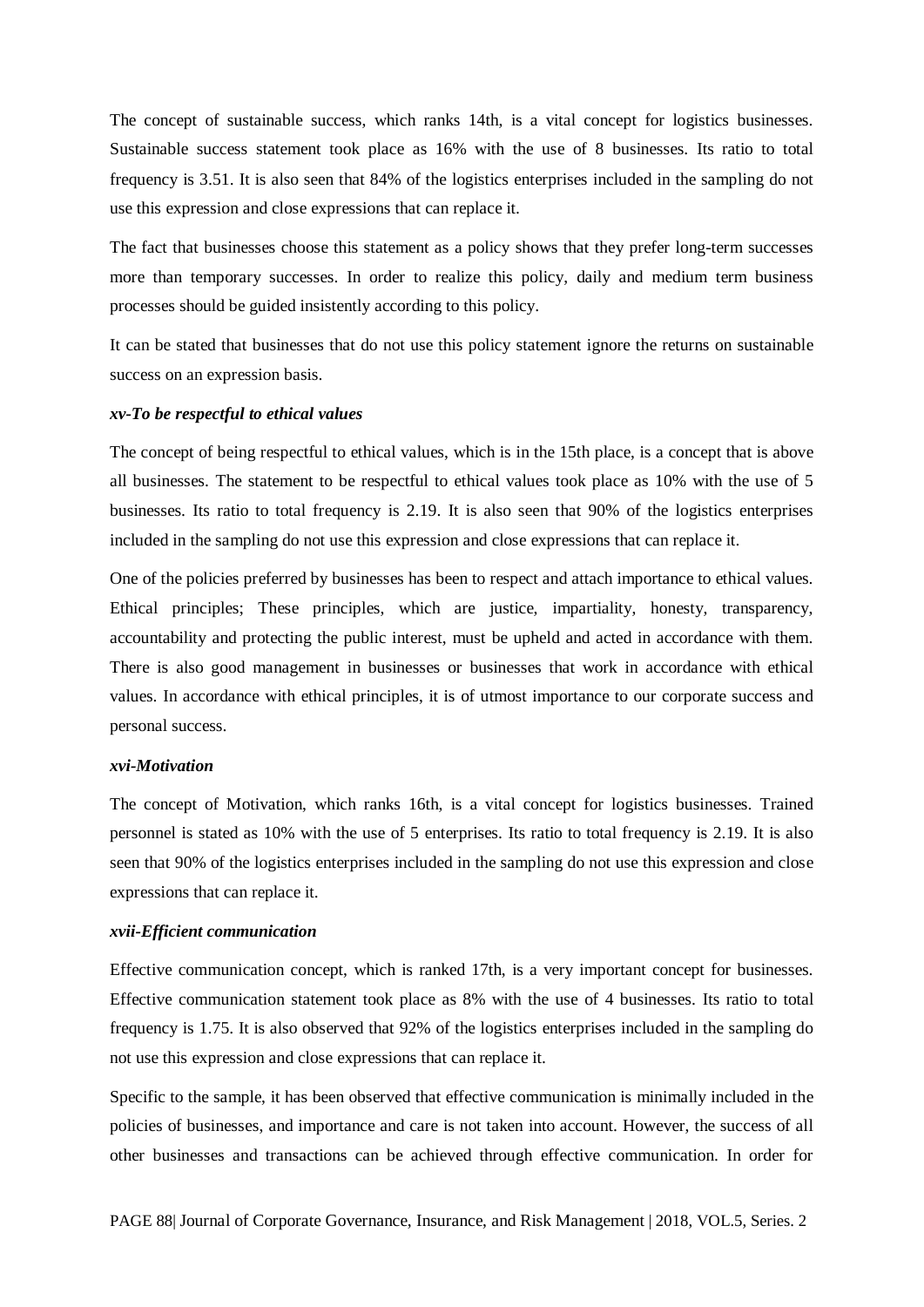businesses to reach this awareness, it is necessary for the strategic success to fulfill the theoretical, practical and financial studies required for effective communication with special attention.

#### *xviii-Low cost*

Although the concept of trained personnel, which is in the 18th place, is a vital concept for logistics enterprises, it should be considered that it is related to the three functions of the enterprise. Therefore, the external benefit of sharing it with external stakeholders can be discussed. The expression of low cost took place as 6% with the use of 3 enterprises. Its ratio to total frequency is 1.32. It is also observed that 94% of the logistics enterprises included in the sampling do not use this expression and close expressions that can replace it.

#### *xix-Be proactive*

The concept of being proactive, which ranks 19th, is a vital concept for logistics businesses in times of crisis. The statement of being proactive took place as 4% with the use of 2 businesses. Its ratio to total frequency is 3.51. It is also seen that 96% of the logistics enterprises included in the sampling do not use this expression and close expressions that can replace it.

# **6. CONCLUSION AND EVALUATION**

In the study, the most frequently used strategic policy issues in the logistics industry were found. All policies were examined one by one and explanations were made about them. Businesses are generally customer-oriented and employee, providing quality service, efficiency, continuous development, fast and timely delivery, adapting to technology, being sensitive to society and the environment, reliability, being solution-oriented, adapting to innovations, continuous improvement, working with team spirit, trained personnel, sustainable success, respect for ethical values, motivation, effective communication, low cost and being proactive have prioritized themselves. At the same time, we can say that these political concepts are important for the success of businesses. Providing the highest quality service and being customer-oriented has been the leading policy issue for businesses.

Looking at the policy expressions used; service quality is an important criterion for businesses to achieve great success. Providing a quality service also increases customer satisfaction. It can be stated that under today's competitive conditions, one of the issues that logistics enterprises have to pay attention to is quality. Therefore, in order to provide competitive advantage, businesses should plan to work in a way that satisfies consumers by producing quality service. Although the concept of quality is in the first place in terms of policy, it is seen that there is a problem of perceiving only as product and service quality. However, quality is a comprehensive concept that concerns all business processes. Emphasis on quality and its effect should be seen in all processes, plans, procedures, instructions and forms. In this respect, emphasis on quality, implementation and understanding are seen as lacking on the sample in the companies examined in the study. When the policy sentences of businesses are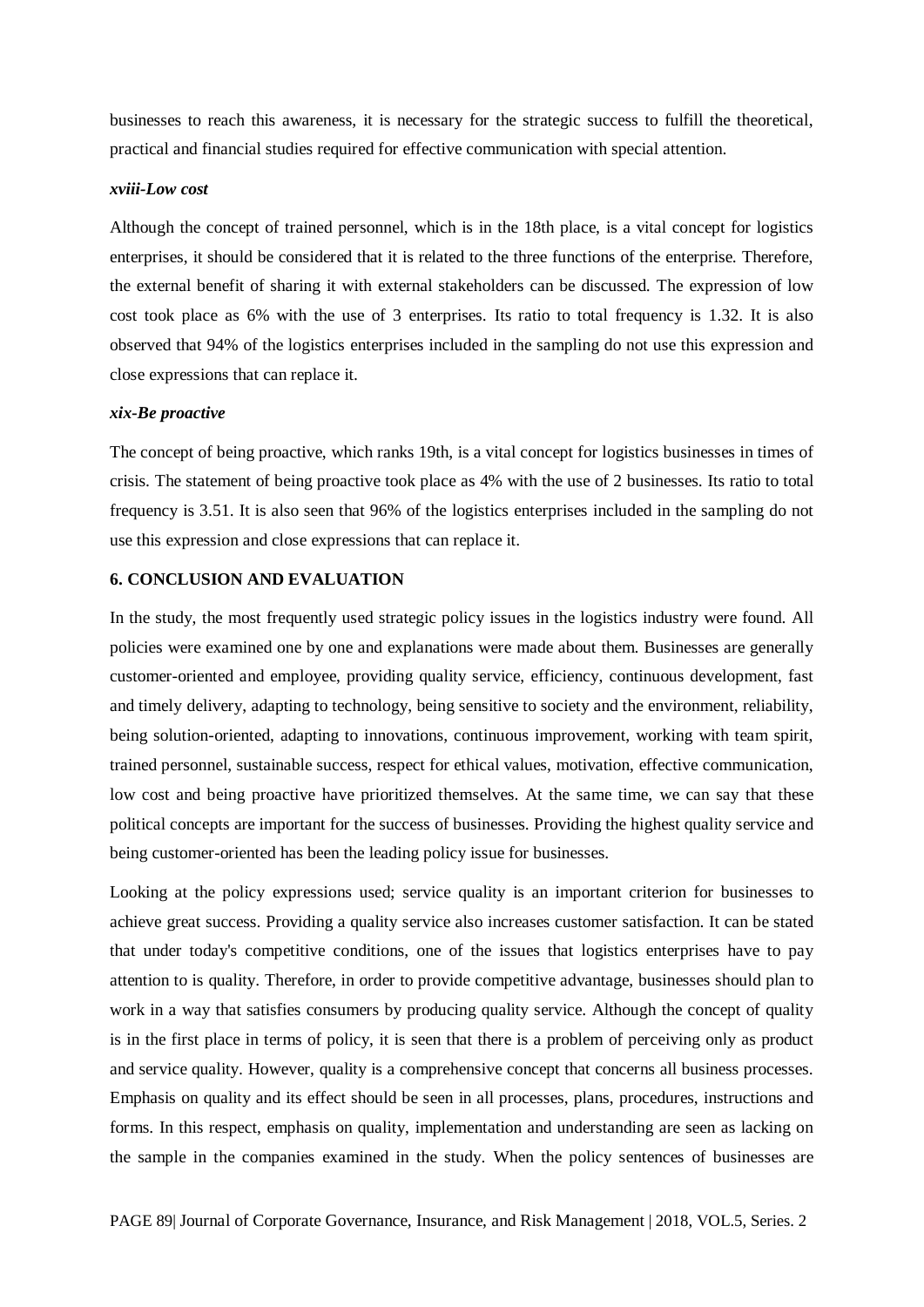examined, it is understood that routine, quotes and similar sentences are included, and these statements are not specific to the business.

There are controversies on the issue of ethics, usually stemming from relativity. But even sticking to a small number of undisputed ethical principles can make a business a business committed to ethical values. Some of these ethical values are to give the employees their rights, not to mislead the customer, to be fair in price, to fully fulfill the responsibilities to the state, to give importance to health and the environment. For businesses, it is important that this important policy statement is indispensable for business life without remaining in a sentence, and for this, the top management is an example to other employees with practical examples. Establishing a good ethical values system will increase trust and positively affect the success of the entire business. The issue of ethics seems to be an important business necessity in all cultures. The biggest problem between today's producers of goods and services and their consumers arises from the differences between shown, advertised and actual.

A business managed by strategic management does not prefer short-term returns to long-term ones, targets long-term success and is aware that it can make a loss if necessary in the short term.

The most important issue for businesses is the motivation of employees. Since the logistics sector is a stressful sector, it can be said that the need for motivation is higher than other sectors. The higher the motivation of the employee, the more success is predicted to be achieved. For this, efforts should be made to increase the motivation of the employees.

Classical and sector-specific holiday opportunities such as wage increase, promotion, social activities should be carried out to increase the original motivation. It is observed that motivation is not included enough in the policies, and the issue of motivation is fulfilled irregularly with daily practices without institutionalization.

In an environment where the smallest detail is important in interpersonal relationships in the business, special attention should be given to relationships, and any behavior that will make people feel worthless should be prevented. The priority should be not to harm motivation.

Since people, both as employees, managers and customers, have feelings, predictions and plans, it is not possible to motivate them for a long time with false motivational displays. Employees must feel that they really belong to the business and are an important part of the business. This situation should be demonstrated strongly both in monetary and non-monetary ways.

Logistics businesses are geographically dispersed businesses in terms of their stakeholders. Therefore, remote communication requires making use of technology and using technological communication tools effectively. Alternative communication methods and techniques that complement this gap should be implemented for personnel who cannot experience the advantages of face-to-face communication.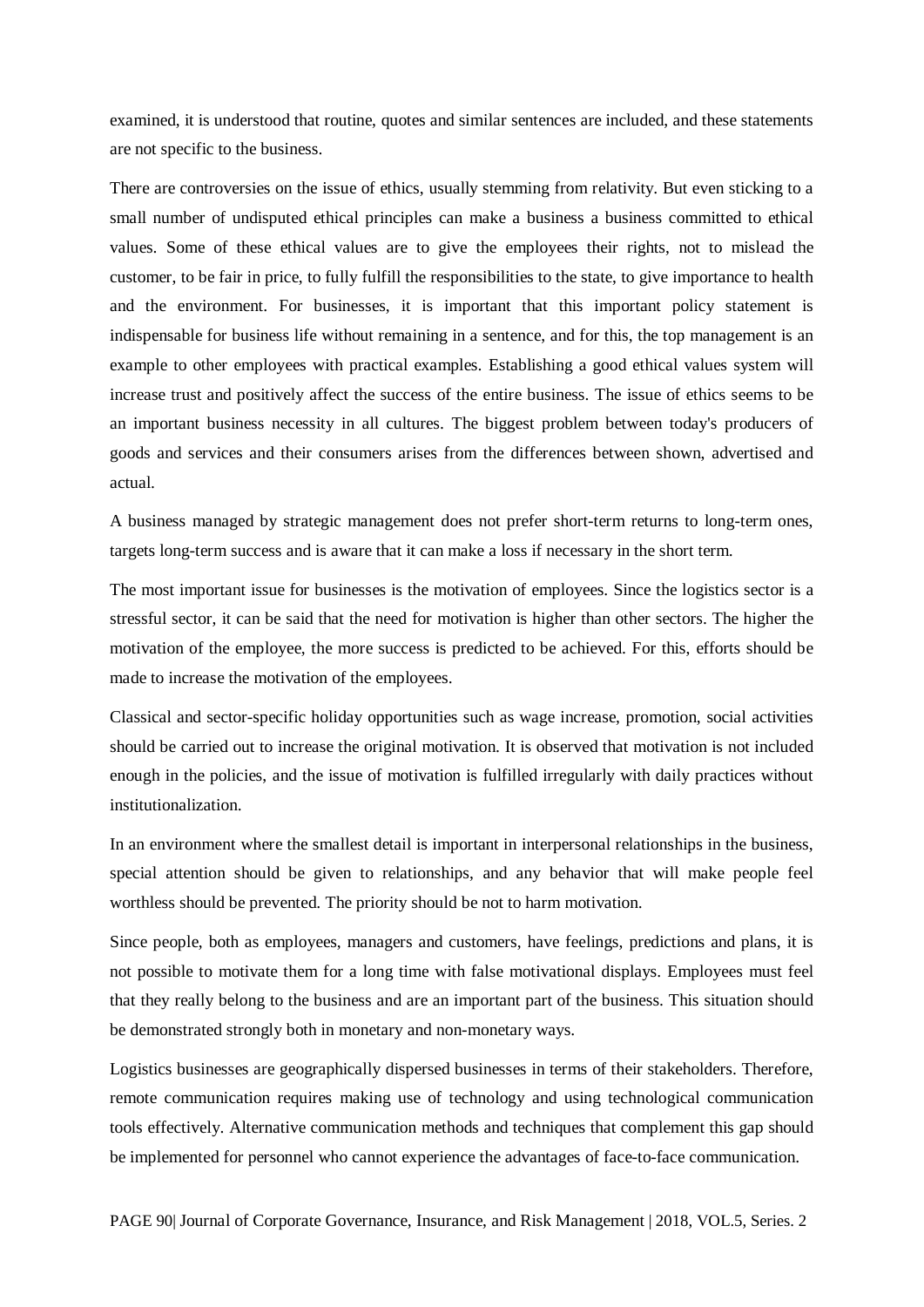Low cost is one of the most important ways to provide better service to the customer at a cheaper cost for all businesses in general and especially for logistics businesses. Although it is appropriate for businesses to adopt this policy, it gives the impression that it is not a policy that is emphasized in terms of being in the last place in policy choices.

He is a solution-oriented and hardworking person who carefully filters the events outside himself, uses his emotional and spiritual intelligence in a sensitive harmony, thinks positively, encourages him. It conducts risk analysis for each option and lives at peace with itself and its environment. It blends knowledge and intellectual abilities with common sense and uses it with high efficiency. It is clear that such proactive employees are needed in the logistics sector.

In practice, it is seen that the policy of being proactive is preferred in the last place within the scope of the sample. It should be thought that this concept, which is used especially in the sense of being prepared for crises, should not be lately. Because the logistics sector is a sector with a high tendency to be exposed to crises.

In order to be truly proactive, the enterprise should have detailed risk analysis, identify priority risks and precautions, and keep all the factors ready for the required solution when the risk occurs.

In order to make a more accurate interpretation on the enterprises in terms of using the policy statement, the logistics enterprises that do not include the relevant statements as policies are also seen in the table.2. The policy expressions that should not be abandoned in terms of logistics enterprises are not used in a considerable part of the enterprises, thus causing a perception that these policies are not intended in the strategic management process.

It has become clear that in order to grow economically, policies in the logistics sector should be determined and future plans should be made on these political concepts.

Although all policy sentences are shared positively and in a way that can move the business forward, the use of similar phrases, quotations, and occasional contradictions with other shares of the business, creates an impression that the policies are not internalized and are not real policies. In order for the policies to be realistic, assimilated, adopted and original, by spending effort, money and time, by creating them together as required by the governance principle, and most importantly, by integrating them into institutionalization, the effectiveness of these policies will increase.

It may also be suggested to include concepts such as generation z, artificial intelligence, globalization, flexibility and creativity that are not included in the policy statement findings. In the policy statements, especially the global understanding of the generations, the z generation, the transition to virtual business, and health-related sensitivities should also have been mentioned.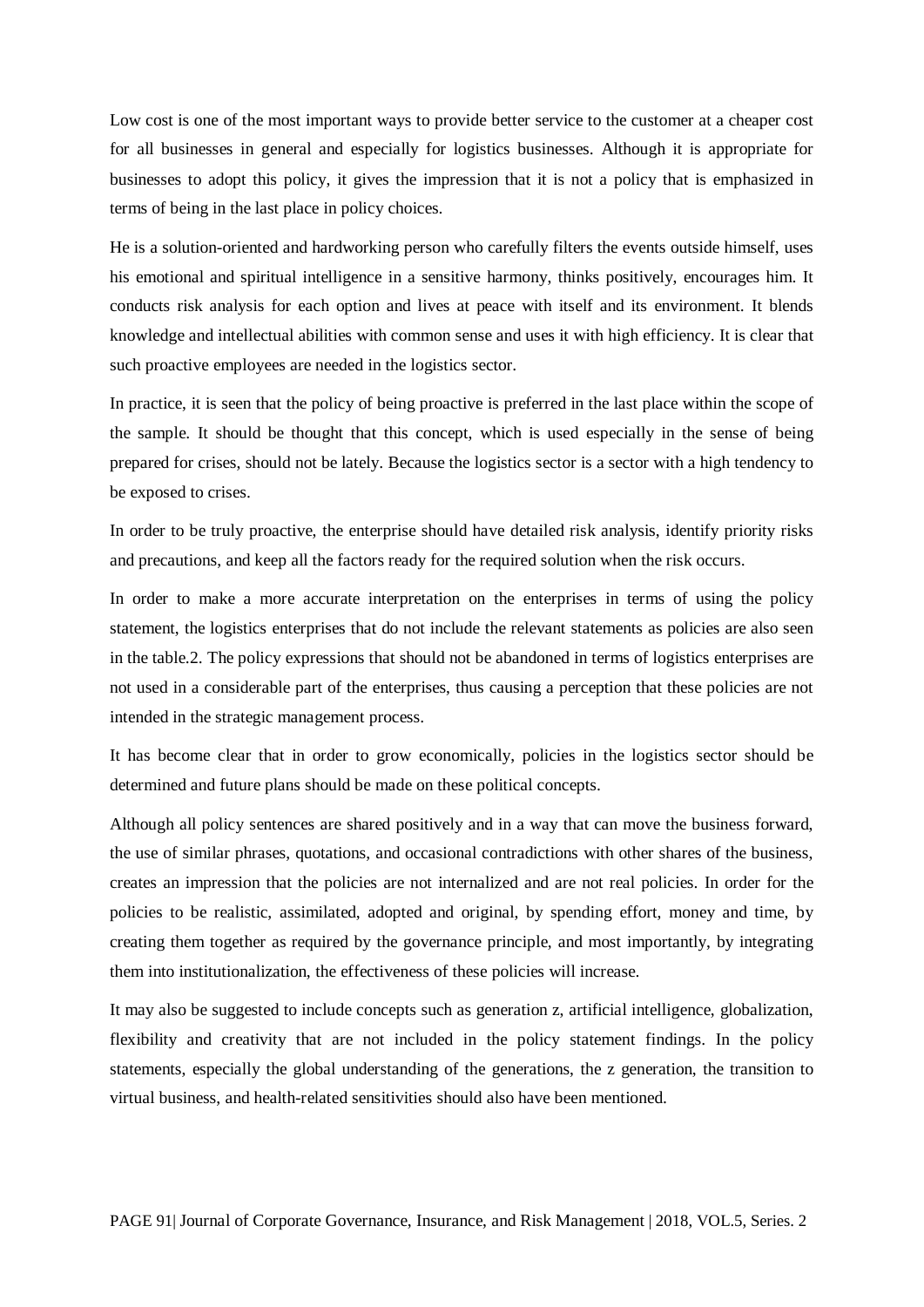The most important issue that needs to be emphasized here is that the stated policies are compatible with the implemented policies. Senior management should make a serious effort in this regard. Dayto-day occupation often prevents managers from thinking strategically.

Since only "policy statements" are included in the scope of this study, measuring customer satisfaction, market share, product and service quality and measuring whether they overlap with policy statements, again, whether policies are determined by senior management or governance may be the subject of another study.

# **REFERENCES**

AKDEMIR, Ali et al., (2018), Strategic Management, Anadolu University publication, Eskişehir

ALAGOZ, A ve CERAN, Y. (2007) Logistics Cost Management: Logistics Costs and Logistics Cost Accounting, Journal of Management Sciences,

AYAZ, I, and others, (2018) Examination of Communication Skills of Personnel Working in Logistics Sector,

BAKI, B., (2004) Logistics Management and Logistics Sector Analysis. Trabzon: Lega Bookstore

CAMPBELL, A. & YEUNG, S. (1991). Creating A Sense Of Mission. Long Range Planing. 24 (4), 10-20.

CARROLL, A. B. & BUCHHOLZ, A. K. (2008). Business And Society: Ethicsand Stakeholder Management. Ohio: South Western College Publishing

AGILE, S. KAYA, S. "Turkey's logistics potential in terms of Izmir and Logistics Operations Status (SWOT) Analysis", Izmir Chamber of Commerce, the R & D Newsletter, November 2010-sectoral, 22-28.

DINCER, O, (1998) Strategic Management and Business Policy, Beta Basım Yayım Dagıtım A.Ş., Istanbul, p.6.

ERDAL, M. and SAYGILI, M. (2007) Management-Organization and Fleet Management in Logistics Businesses, UTIKAD Publications, Istanbul,

EREN, E, Strategic Management and Business Policy, Beta Basım Yayım Dagıtım A.Ş., Istanbul, 2000, p.1.

ERK, B. (2014) Logistics Industry and Competitiveness in Turkey. ASSAM International Refereed Journal (ASSAM - UHAD), Kilis 7 Aralık University, FEAS, Department of Economics,

http://eab.ege.edu.tr/pdf/3/C1-S1-2-M2.pdf (access: 10.06.2016)

http://lojistikplatform.blogspot.com/2017/04/tasmaclk-cesitleri-nendir.html(access: 10.06.2016)

PAGE 92| Journal of Corporate Governance, Insurance, and Risk Management | 2018, VOL.5, Series. 2